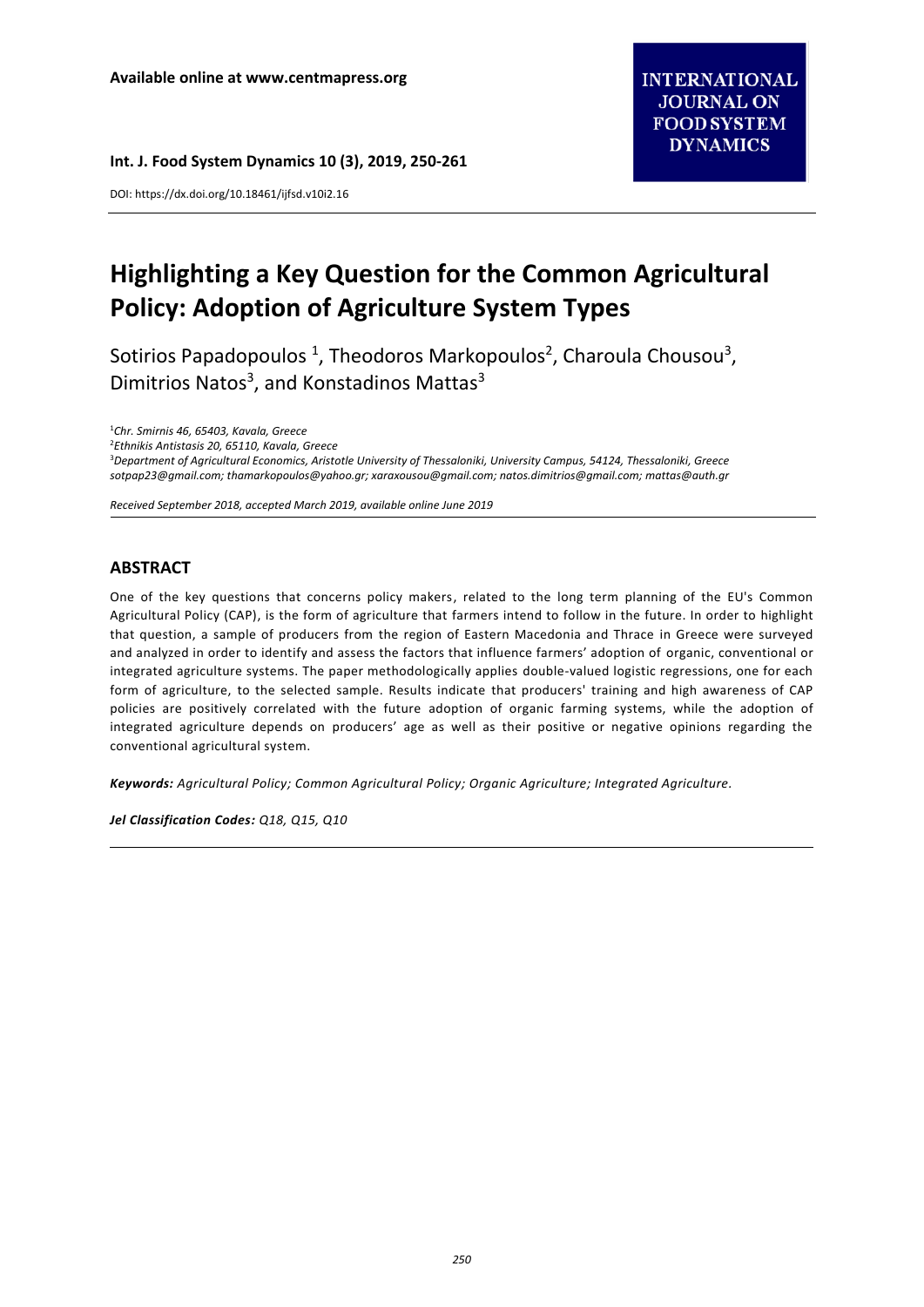## **1 Introduction**

Conventional agriculture, which has been the predominant agricultural system in the past decades, has contributed among other factors, to increased agricultural productivity and sufficient market supply of food products, wholly improving farmers' living standards (Tracy, 1989). However, this intensive agricultural system was considered the main driver for several environmental challenges, such as surface and groundwater pollution, organic matter decline, soil erosion and exploitation of scarce water resources (Ferrigno et al 2005; Fotopoulos, 1999). In response to the aforementioned issues, alternative production systems have been proposed. Those alternatives, which constitute the main trend of modern agriculture, employ innovative cultivation techniques aiming at the sustainable management of agricultural resources. According to Pacini (2003), the main agriculture system types of sustainable farming that implement integrated management of the production process and reduce environmental impacts are organic farming and integrated agriculture.

Organic farming is one of the feasible agriculture systems that is followed in order to balance the negative effects of conventional agriculture. In organic farming, the use of chemical synthesized fertilizers and plant protection chemicals are excluded from the production process (Feret & Douget, 2001). The final agri-food products are of high quality, offering significant comparative advantages to the producers in relation to environmental protection (MacDonald et al., 2000; Stolton, 2002). Indeed, there are enough researchers who suggest organic farming as an indisputable system of sustainable agriculture that meets all the criteria of sustainable environmental management (Padel et al., 2002).

The concept of integrated agriculture started in the mid-1990s. Integrated agriculture is based on the notion that a new integrated management system can be applied in agriculture, focusing on quality and environmental protection but with criteria not as stringent as the requirements of organic farming. In essence, the system contributes to the mitigation of all negative consequences of the conventional agriculture as proposed by the CAP objectives (Lobstein, 1999; Morris & Winter, 1999).

One of the key questions that concerns policy makers, related to the long term planning of the EU's Common Agricultural Policy (CAP), is the form of agriculture (organic, conventional and integrated) that farmers intend to follow in the future. Certainly, farmers' adoption of decisions is affected by the subsidies and the income support measures of the Common Agricultural Policy (CAP) (Tzouramani et al., 2009, Stolze & Lampkin, 2009, Daugbjerg et al., 2010), but it is not clear if there are other factors that may influence producers' choices. Thus, the main objective of this work is to identify and assess the factors that influence Greek producers' future adoption of one of the three types of agricultural systems. In order to fulfill this objective, the paper is based on the collection of primary data from a sample of producers in the region of Eastern Macedonia and Thrace in Greece. Since analogous data is not readily available, and official statistics concerning integrated agriculture at national and European levels are limited, the innovative character of the research is based on the analysis of primary data giving important clues to policy makers, since today, as Mzoughi (2011) highlights, the dependency of policy measures on primary data is quite necessary within the context of the forthcoming CAP reform (Mzoughi, 2011).

The rest of the paper is organized as follows. The next section describes the methodology of data collection and the third section of the research is focused on the applied methodology. Then, the main results of the applied methodology are presented and analyzed. The paper concludes with the discussion of the results and the final conclusions.

## **2 Sampling and methodology**

Primary data were collected from six prefectures (Serres, Drama, Kavala, Xanthi, Rodopi and Evros) of Anatoliki Makedonia and Thraki in Greece. In those prefectures all the cultivation types which belong to organic, integrated and conventional agricultural are localized, covering a fifth of the total relevant farms in Greece. Specifically, these regions include 871 organic agriculture farms (totaling 6,494 hectares) and 27,234 integrated agriculture farms (totaling 97,035 hectares). In total, in this area 162,684 cultivation units are included occupying 340,000 hectares. Within this region nine farming types of integrated agriculture were identified. All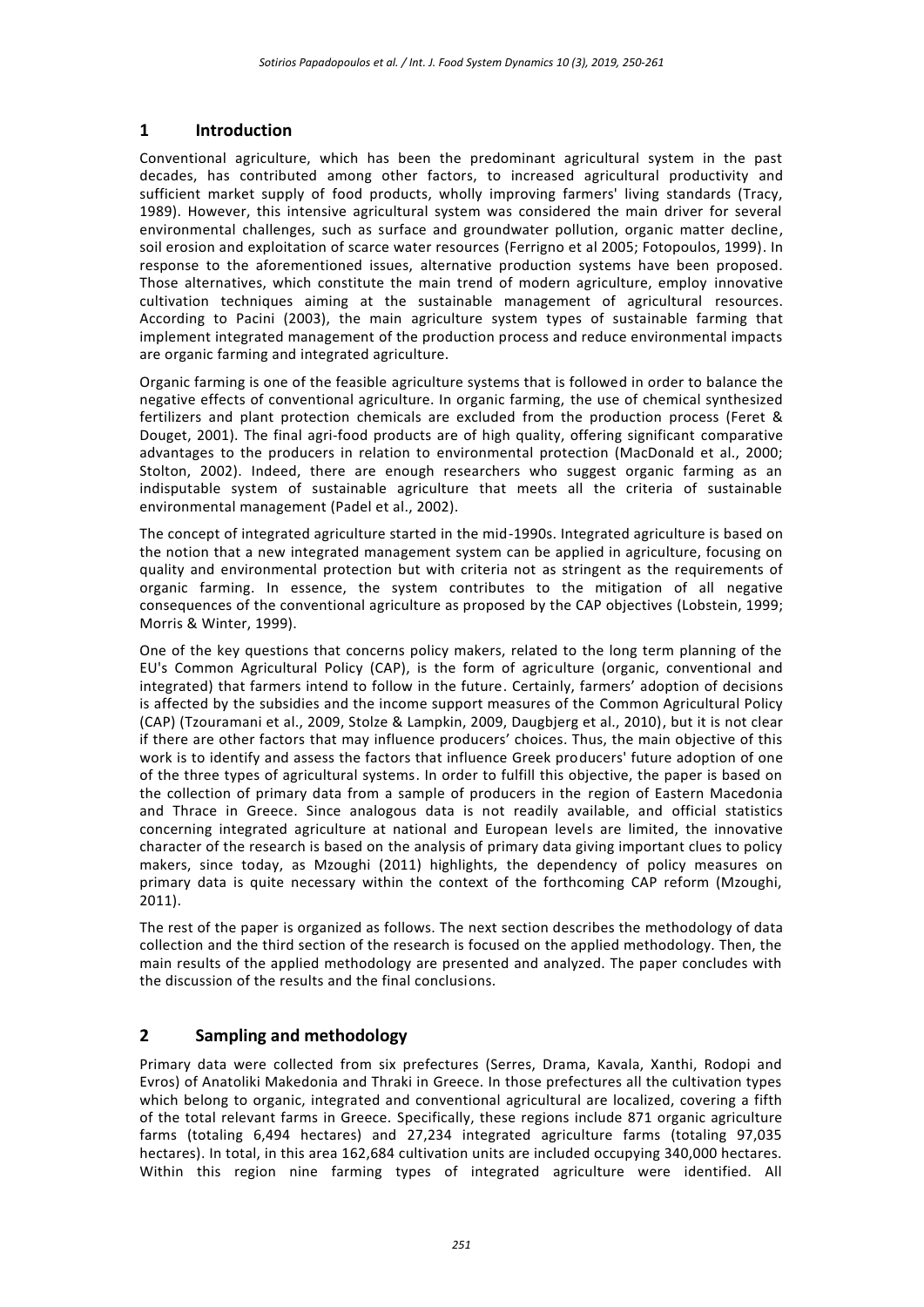aforementioned farming types also belong to the conventional group. For the selection of the producers' sample in each type of agriculture, a stratified random sampling for distribution (according to Neyman's method) was applied (Yamane 1967; Siardos, 2009). Simple random sampling was applied within each stratum, and the final sample size was the sum of the samples of the partial strata. In this way, the required information from each stratum of the target population was ensured. Because stratification should be based on those variables that are expected to be directly connected to the basic variables of the research (Daoutopoulos, 2011), a "stratum" was defined as the type of cultivation of each form of agriculture. Therefore, the sample size was estimated by the following formula:

$$
n = \frac{(\Sigma N_h s_h)^2}{N^2 D^2 + \Sigma N_h s_h^2}
$$

The sampling units in every stratum are provided by the following formula:

$$
n_h = \frac{N_h s_h}{\Sigma N_h s_h} \cdot n
$$

where:

- $D =$  the desired standard error given by  $D = d / z$ ,
- d = the desired accuracy [equal to half of the confidence interval or subjects specified],
- z = the reliability coefficient corresponding to a probability level),
- sh = the typical value deviation of farm size in each stratum calculated according to data in farm population,
- Νh = the population of each stratum,
- N = the total sample population.

As regards the questionnaire, the research includes farm holders belonging to each of the three different forms of agriculture. Indeed, 122 organic, 150 conventional and 149 integrated agriculture producers were interviewed using a uniform questionnaire which was structured in three sections. The first unit included questions concerning both demographic and personal data of farm leaders (e.g., sex, age, family status, origin and education), as well as the farmers' relationships with organized groups and their incorporation into subsidized programs. The second unit contained questions about the general characteristics of farms (e.g. form of exercised agriculture, disposal, certification type and subsidy type), their business gains, as well as issues concerning the implementing measures of the CAP regime and producers' satisfaction from their application. The third unit comprised questions concerning farmers' positions towards the CAP, in particular towards those factors that affect the application of organic, integrated and conventional agriculture. Finally, information was collected regarding farmers' intentions to be engaged in a specific agricultural system and to retain or abandon this approach.

The most important characteristics of farmers and farm types have been identified, with the assistance of descriptive statistics. More specifically, we calculated the frequencies in each category, as provided by frequency tables. Secondly, a one-way analysis of variance was implemented in order to verify whether a single variable differs significantly among three or more levels.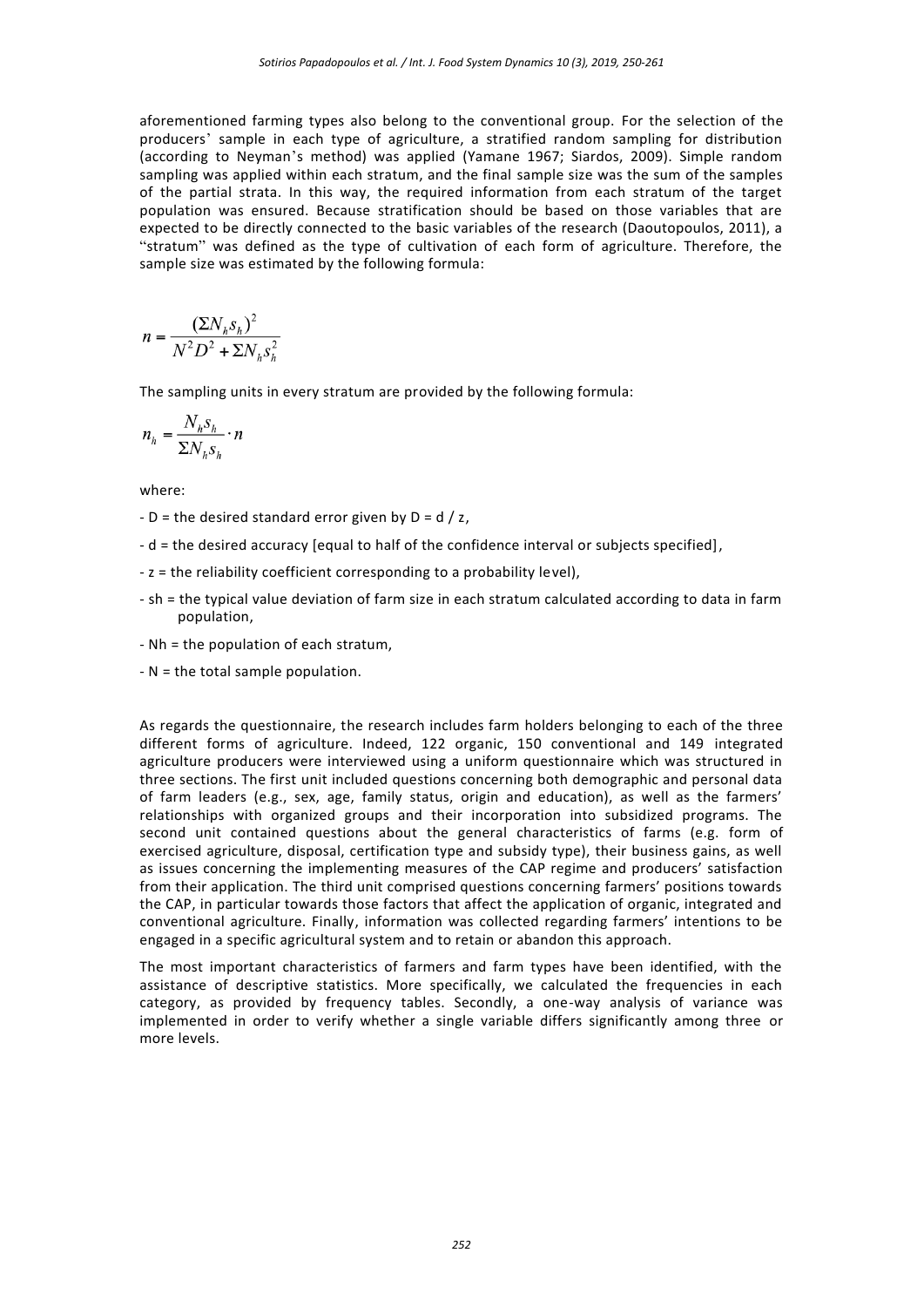|                | Variables                                         |
|----------------|---------------------------------------------------|
| $\mathbf{1}$   | Age                                               |
| $\overline{2}$ | Sex                                               |
| 3              | Family status                                     |
| 4              | Place of residence (origin)                       |
| 5              | Level of education                                |
| 6              | Participation in cooperatives etc.                |
| 7              | Participation in subsized programs                |
| 8              | Current type of agriculture                       |
| 9              | Problems on product sales                         |
| 10             | Information availability for CAP and CAP measures |
| 11             | General opinion for CAP                           |
| 12             | General opinion for CAP exploitation              |
| 13             | Adoption of conventional farming in the future    |
| 14             | Adoption of organic farming in the future         |
| 15             | Adoption of integrated farming in the future      |

**Table 1.** Key variables of the questionnaire

The particular analysis is appropriate for a single factor with three or more levels and multiple observations at each level, through which we calculate the mean of the observations within each level of the factor. Explicitly, the null hypothesis to be tested is the following:

 $H_0: \mu_1 = \mu_2 = ... = \mu_n$ 

while the alternative hypothesis is the following:

$$
H_a: {}_{\{ }H_0 \text{ does not apply } }
$$

Prior to the implementation of the aforementioned test, a few assumptions have been tested including the following:

- 1. Each sample is drawn from a normal distribution population. Within each sample, the observations are sampled randomly.
- 2. Independency of the samples is ensured.
- 3. No heteroscedasticity problems should be detected.

The analysis of variance is quite robust in the case of small samples and unequal deviations within the groups (Field, 2009); therefore, in a study where a serious violation of the assumptions is confirmed, an alternative non-parametric analysis of variance is employed. The non-parametric techniques do not require the validity of conditions for the distribution of the dependent variable since data classification is employed (ranking). In the present study, the Kruskal-Wallis test which is a non-parametric method is used since no assumptions about the type of underlying distribution are needed to be made.

In this work logistic regression was applied in order to investigate which factors influence farmers' decisions to uptake or continue applying an agricultural system in the future. Specifically, producers were asked to declare the degree of agreement regarding the implementation of organic, integrated and conventional farming in the future or its continuation through the use of a five-point Likert scale. The answers  $1 =$  Extremely likely and  $2 =$  Likely have been coded as YES, suggesting that producers will follow the corresponding type of agriculture in the future, while the answers  $3 =$  Neutral,  $4 =$  Unlikely and  $5 =$  Extremely unlikely have been coded as NO, indicating that producers will not adopt the corresponding type of agriculture in the future.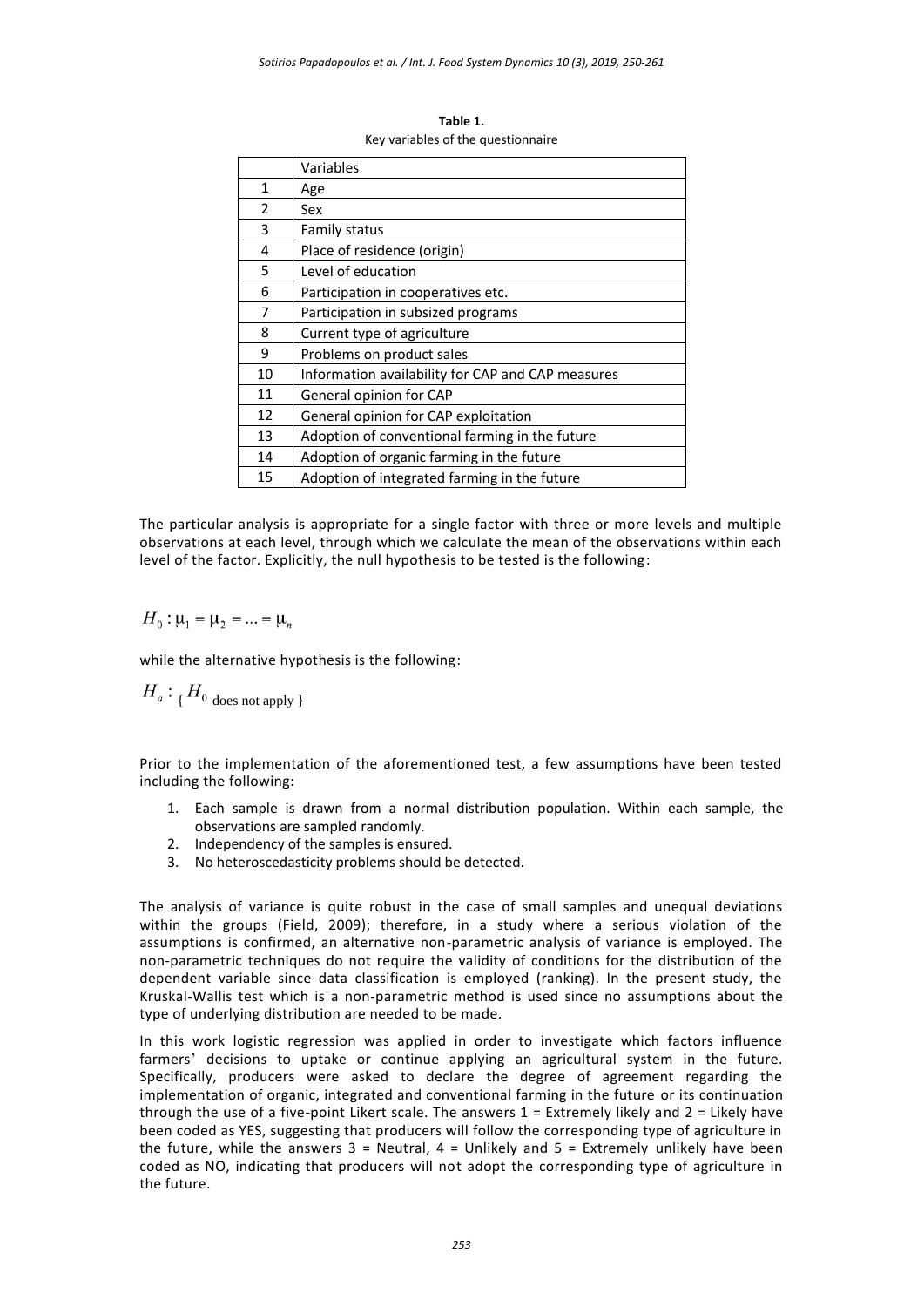Thus, three dummy variables were created which were used as dependent variables in each of the three logistic regressions.

The independent variables included producers' age, agricultural income, participation in training seminars, problems in sales, satisfaction of CAP information, opinion for CAP measures, opinion for CAP measures' exploitation and a favorable or not favorable opinion for the available agricultural systems. The latter variable was mainly selected due to its importance on drawing specific political conclusions. The selection of these specific variables was based on the step process (forward selection) as it showed that the above variables are simultaneously important in three regression models, and thus results will be comparable. Following comparable analyses (e.g. Papadopoulos et al., 2016), variables concerning production costs were not included; regarding the meaning of the selected variables, their context is also straightforward due to previous experienced and common sense. Nevertheless, regarding the independent variable of "Problems in sale", this variable expresses the magnitude of the problems faced by producers of the three system types of agriculture for the sale of their products, expressed on a Likert scale.

An incentive to uptake the organic (Oxouzi, 2008) and integrated agriculture (Theocharopoulos, 2009) is the easier sale of organic and integrated agricultural products. In the model of this research, this variable does not seem to be involved as an independent one that affects the future of alternative agriculture, but it is thoroughly analyzed in the descriptive analysis modules. Furthermore, the variable of "Opinion for CAP" describes the opinion of the producers for the CAP. This opinion seems to be one of the major variables that affect the type of agriculture the producers are thinking to adopt. This specific variable affects significantly those who are thinking of pursuing organic farming. It should be highlighted that this view of the producers for the CAP is affected by the low subsidy they receive. Producers do not consider sponsoring an important factor that will lead to their decision to uptake the integrated agriculture. Producers do not consider subsidies to be satisfied with the subsidy they receive (Kourouxou, 2008). Finally, the variable "Opinion for CAP exploitation" is trying to capture the opinions formed by the producers for the exploitation of CAP measures and policies. Taking advantage of various CAP measures seems to indirectly influence producers' decisions to pursue a type of alternative agriculture, as it appears to be an important factor in adopting/continuing conventional agriculture.

## **3 Results**

#### **3.1 The future adoption of organic farming**

In the first logistic regression, the dependent variable deals with the producers' intention to adopt organic farming in the future. The purpose of this analysis was to find out which of the independent variables have a significant effect on this decision. The model employed was the following:

 $logit[P(Y=1)] = \alpha + \beta_1x_1 + ... + \beta_8x_8$ 

where  $P(Y=1)$  is the probability for a participant to respond to organic farming in the future, and  $x_i$  i = 1,.....8 are the categorical independent variables.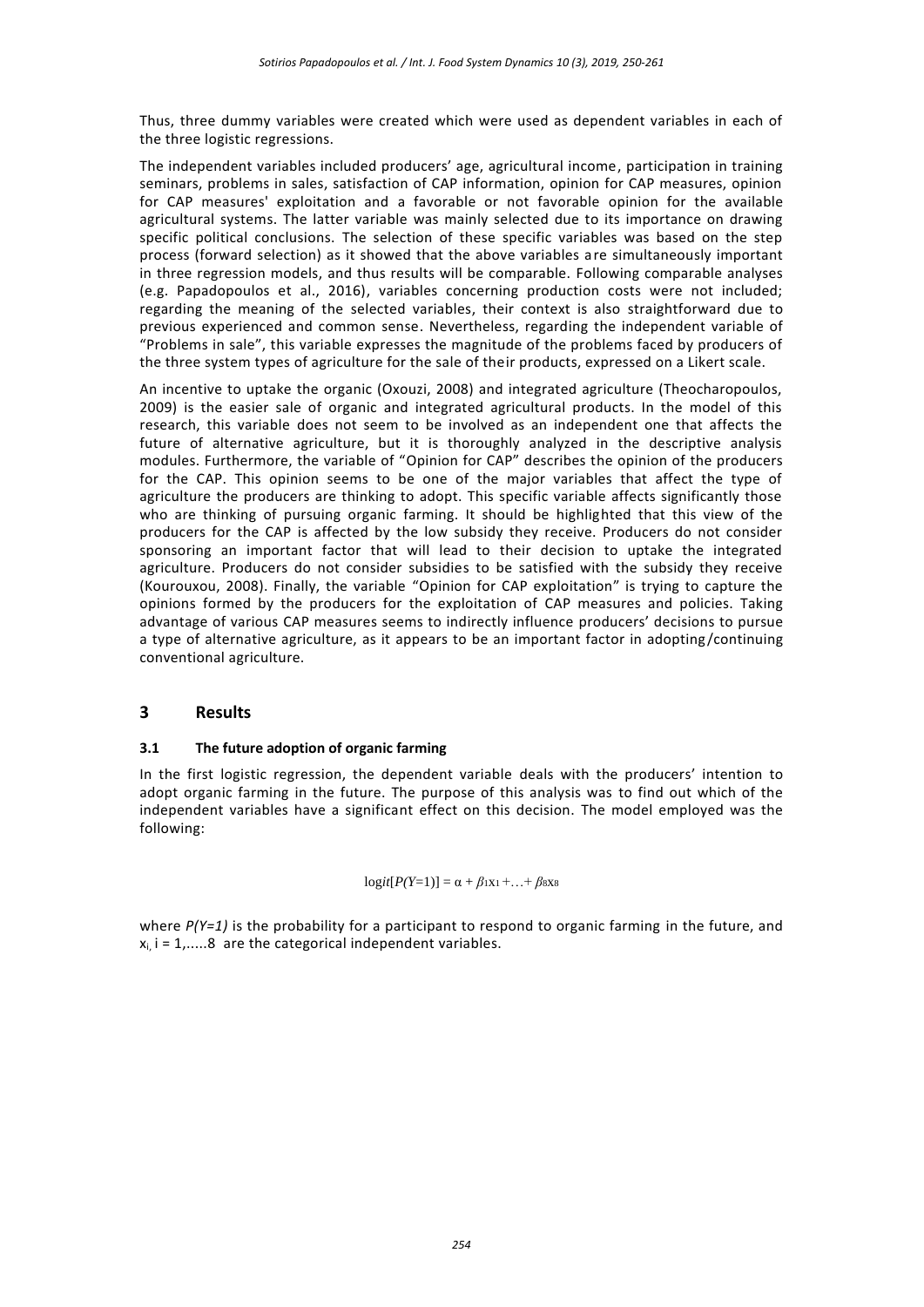| Independent                                           | B        | S.E.         |         | 95% C.I. for EXP(B) |         |
|-------------------------------------------------------|----------|--------------|---------|---------------------|---------|
| <b>Variables</b>                                      |          |              | Exp(B)  | Lower               | Upper   |
| Age <35 years                                         | $-0.619$ | (0.624)      | 0.538   | 0.158               | 1.830   |
| Age 36-55 years                                       | 0.061    | (0.575)      | 1.063   | 0.344               | 3.280   |
| Training programs                                     | 4.109    | $(0.538)$ ** | 60.914  | 21.228              | 174.790 |
| Non-agricultural<br>income <25% of total              | 0.876    | (0.475)      | 2.401   | 0.946               | 6.091   |
| No problems in sale                                   | 0.155    | (0.811)      | 1.167   | 0.238               | 5.725   |
| Some problems in sale                                 | $-0.152$ | (0.643)      | 0.859   | 0.244               | 3.025   |
| Many problems in<br>sale                              | 0.053    | (0.581)      | 1.054   | 0.338               | 3.293   |
| No Satisfaction of<br>Information                     | 2.279    | $(0.900)*$   | 9.765   | 1.672               | 57.016  |
| Some Satisfaction of<br>Information                   | 2.439    | $(0.863)$ ** | 11.457  | 2.112               | 62.142  |
| Much Satisfaction of<br>Information                   | 2.828    | $(0.847)$ ** | 16.904  | 3.216               | 88.852  |
| Positive opinion for<br>CAP                           | $-3.614$ | $(0.828)$ ** | 0.027   | 0.005               | 0.137   |
| Neutral opinion for<br>CAP                            | $-4.201$ | $(1.122)$ ** | 0.015   | 0.002               | 0.135   |
| Positive opinion for<br>CAP exploitation              | 1.422    | (0.751)      | 4.147   | 0.951               | 18.081  |
| Neutral opinion for<br>CAP exploitation               | 0.736    | (0.489)      | 2.088   | 0.801               | 5.444   |
| Point of view: Organic<br>farming of the future       | 6.886    | $(0.926)$ ** | 978.140 | 159.363             | 6003.63 |
| Point of view:<br>Integrated farming of<br>the future | 2.979    | $(0.849)$ ** | 19.666  | 3.726               | 103.791 |
| Constant                                              | $-5.715$ | $(1.423)$ ** | 0.003   |                     |         |
| Number of<br>observations                             |          |              | 421     |                     |         |

**Table 2.** Logistic regression coefficients for organic farming of the future

\*=  $p$  <0.05, \*\*=  $p$  <0.01,  $X^2$  = 41.100 with df = 8,  $p$ -value <0.05.

Initially, the results showed that the model fits the data (Indicators  $R^2 > 0.5$ , Cox & Snel=0.557 and Nagelkerke = 0.743) which is confirmed by the Hosmer and Lemeshow test ( $X^2$  = 41.100 with df = 8, p-value < 0.05). In addition, these specific independent variables have large percentages of correct classification of the respondents in the dependent variable categories, meaning they can predict very well whether producers will engage in organic farming in the future. It seems that independent variables predict correctly by 95.1% that someone will deal with organic farming in the future and 86.1% that they will not deal with this type of farming. The overall correct classification rate reaches 90.5%, which is very satisfactory. Table 2 illustrates the coefficients as well as the probabilities.

According to Table 1, attending training programs affects producers' decisions to deal with organic farming in the future. Specifically, those who have already attended training programs are more likely to be engaged in organic farming, while the majority are already organic farmers. Therefore, producers who have undergone some training are about 61 times more likely to deal with organic farming than those who have not attended any training program (B = 4.109 (0.538),  $expB = 60.914$ ,  $p < 0.01$ ).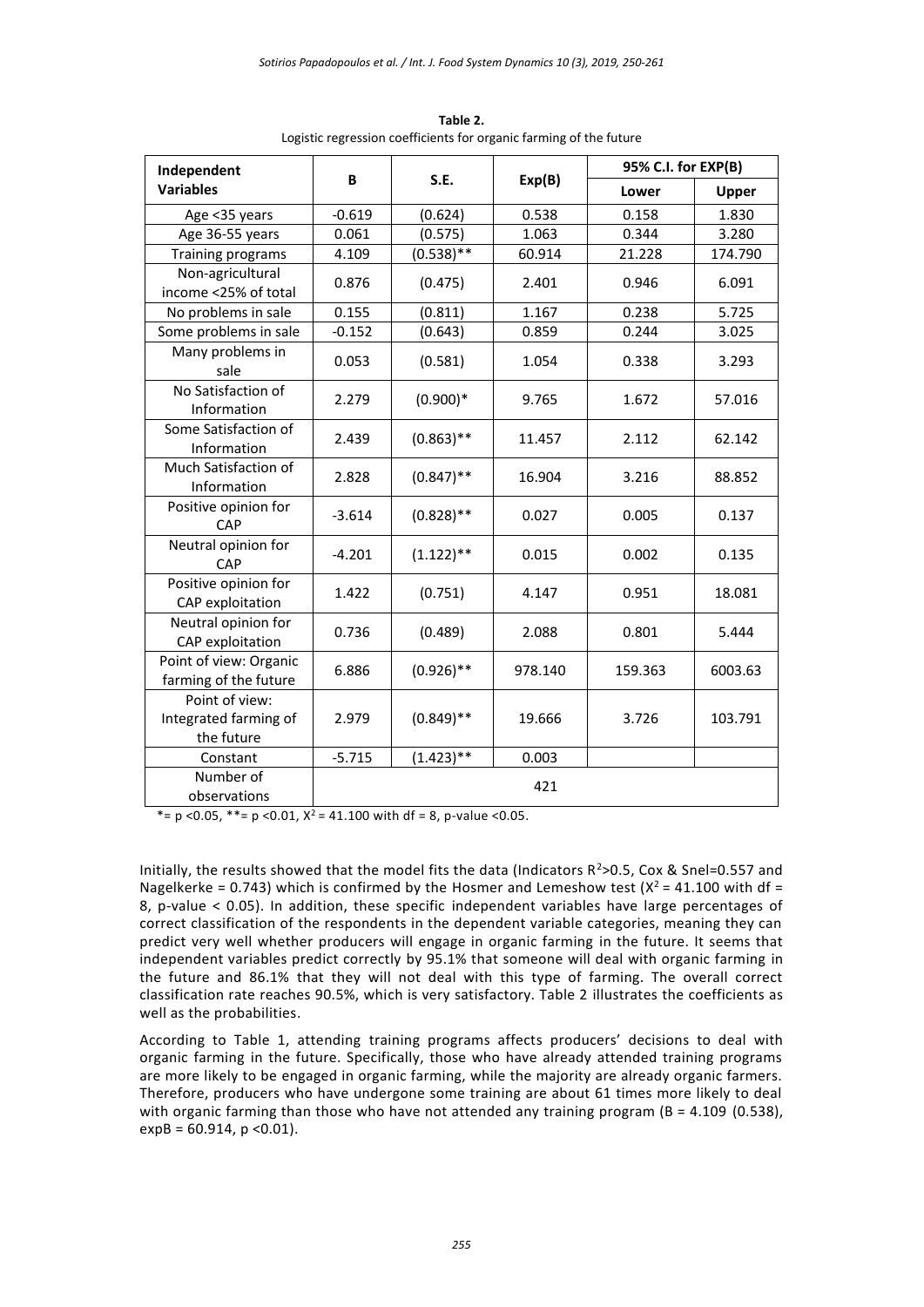However, it should be emphasized that (bio) growers' training is mainly offered by certification bodies, and is not an obligation resulting from CAP regulations. In other words, certification bodies train their organic farmers once a year, as required by the organic management certification protocol, while the CAP does not support a corresponding training program.

Furthermore, producers' satisfaction concerning their knowledge of CAP actions seems to affect their decision to deal with organic farming. Specifically, farmers who are unsatisfied or less satisfied with the provided information of CAP actions are less likely to be engaged in organic farming compared to satisfied producers (B = 2.279 (0.900),  $expB = 9.765$ , p< 0.05). However, probabilities of organic farming adoption are increased as the degree of producers' satisfaction is raised. In particular, producers who are moderately satisfied with the CAP information are 11 times more likely to apply organic farming systems ( $B = 2.439$  (0.863), expB = 11.457, p <0.01), while quite satisfied producers are about 17 times more likely to be engaged in organic farming in the future (B = 2.828 (0.847),  $expB = 16.904$ ,  $p < 0.01$ ).

Another contributing factor for organic farming adoption concerns producers' opinion for CAP measures. Specifically, producers who express a positive opinion for CAP measures are less likely to adopt the organic farming system compared to those with negative opinions ( $B = -3.614$ ) (0.828), expB = 0.027, p <0.01). Also, producers who express a neutral opinion for CAP measures are 67 (1/0.015=67) times more likely to avoid the adoption of an organic agricultural system in the future (B = -4.201 (1.122),  $expB = 0.015$ ,  $p < 0.01$ ).

Finally, producers' perception about the future agricultural system influences their decision to adopt organic farming. Specifically, those who consider that organic agriculture constitutes the dominant agriculture system of the future (rather than conventional) have approximately 978 times more chance to adopt it (B =  $6.886$  (0.926), expB = 978.140, p <0.01), while those who believe that integrated agriculture is the farming system of the future (compared to conventional) are about 19 times more likely to follow organic farming ( $B = 2.979$  (0.849),  $expB =$ 19.666, p <0.01).

#### **3.2 The choice for conventional farming**

The development of the second logistic regression has as a dependent variable farmers' intention to follow conventional agriculture in the future. The purpose of this regression was to determine which of the used independent variables have a significant impact on this decision. The model employed was the following:

$$
logit[P(Y=1)] = \alpha + \beta_1x_1 + ... + \beta_8x_8
$$

where  $P(Y=1)$  is the probability for a participant to respond to conventional farming of the future, and  $x_i$ ,  $i = 1...8$  are the categorical independent variables.

Initially, the results show that the model fits the data (Indicators  $R^2$ >0.5, Cox & Snel=0.510 and Nagelkerke= 0.712) which is confirmed by the Hosmer and Lemeshow test ( $X^2$ =11.472  $\mu$ ε df=7, pvalue<0.05). In addition, these specific independent variables have large percentages of correct classification of the respondents in the dependent variable categories, meaning they can predict very well whether producers will engage in conventional farming in the future. It seems that independent variables predict correctly by 91.9% that someone will deal with conventional farming in the future and 77.4% will not deal with this type of farming. The overall correct classification rate reaches 87.2%, which is very satisfactory. Table 3 illustrates the coefficients as well as the probabilities for the included variables. It is clear that certain variables are omitted from the table due to lack of statistical significance.

According to Table 2, age seems to play an important role in farmers' decisions to deal with conventional agriculture in the future. Specifically, those who are above 35 years old are about 4 times more likely to select conventional farming  $(B = 1.401 (0.524)$ , expB = 4.072, p <0.01). Thus, the analysis of the age variables suggests the importance of age on type of agriculture adoption. Furthermore, attending training programs affects producers' decisions to apply the conventional farming system in the future. More precisely, those who have attended training programs are less likely to be engaged in conventional farming. In other words, those who have not attended training programs are more likely to deal with conventional farming compared to those who have obtain better training.  $(B = -2.277 (0.490)$ ,  $expB = 0.103$ ,  $p < 0.05$ ). The percentage of non-farming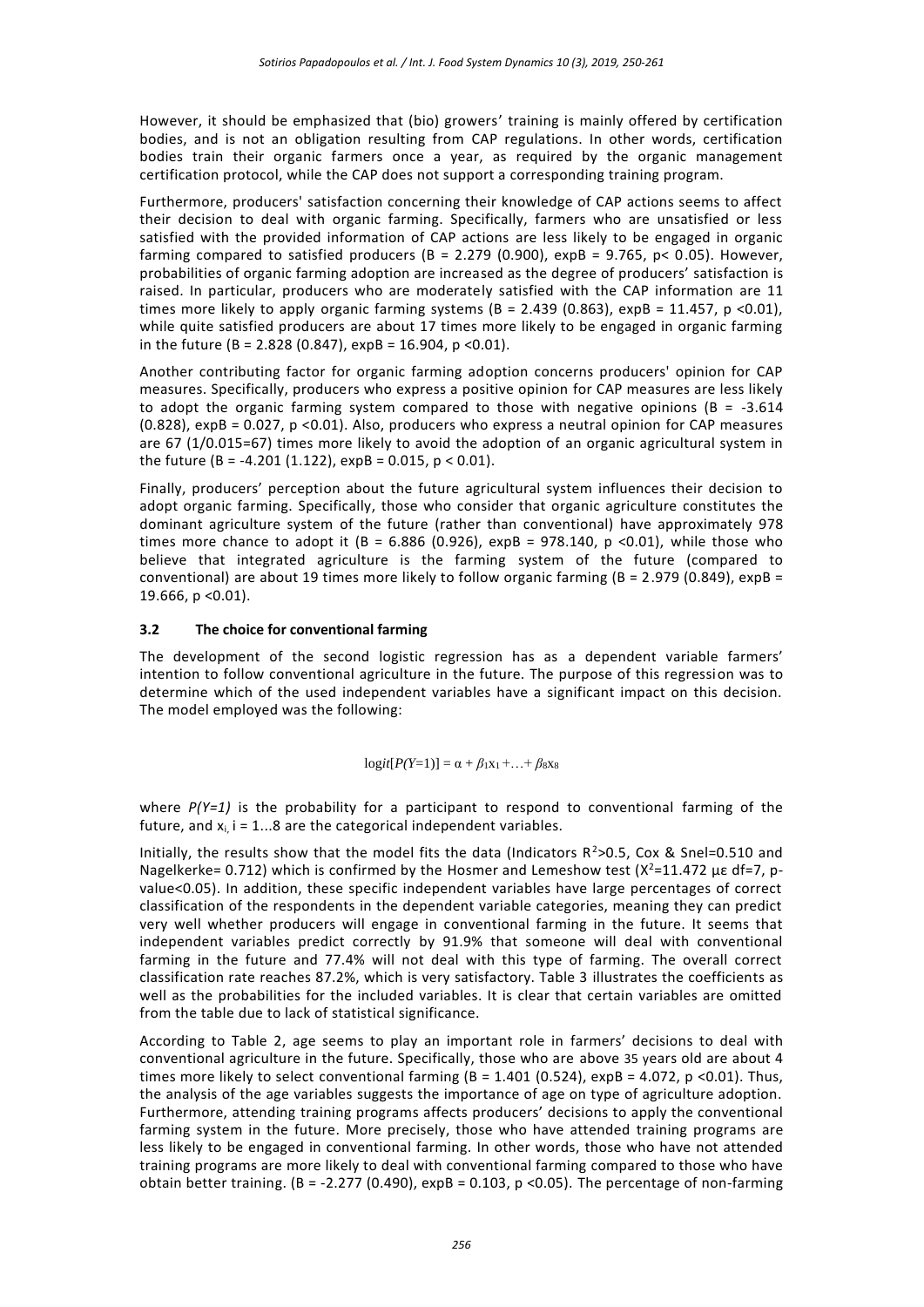income is also important in predicting farmers' intentions to follow conventional agriculture. In particular, farmers whose income from non-agricultural activities is less than 25% are more likely to apply another agricultural system rather than conventional farming in the future ( $B = -1.164$ ) (0.464),  $expB = 0.312$ ,  $p < 0.05$ ). Hence, for those producers whose income mainly originates from agriculture, it is more probable to avoid the selection of conventional agricultural systems in the future. Finally, producers' opinions for CAP measures influences their decision regarding the implementation of a conventional farming system in the future. In particular, producers who express positive opinion about CAP measures are less likely to be engaged in a conventional agricultural system in the future (B = -1.694 (0.752),  $expB = 0.184$ ,  $p < 0.0$ )1

| Independent                                 | B        | S.E.         |          | 95% C.I. for EXP(B) |        |  |
|---------------------------------------------|----------|--------------|----------|---------------------|--------|--|
| <b>Variables</b>                            |          |              | Exp(B)   | Lower               | Lower  |  |
| Age <35 years                               | $-1.401$ | $(0.524)$ ** | 0.245    | 0.159               | 11.361 |  |
| Age 36-55 years                             | $-0.387$ | (0.548)      | 0.679    | 0.232               | 1.987  |  |
| Training programs                           | $-2.277$ | $(0.490)$ ** | 0.103    | 0.039               | 0.268  |  |
| Non-agricultural<br>income <25% of<br>total | $-1.164$ | $(0.464)*$   | 0.312    | 0.126               | 0.776  |  |
| No problems in<br>sale                      | $-1.368$ | (0.778)      | 0.254    | 0.055               | 1.169  |  |
| Some problems in<br>sale                    | $-0.967$ | (0.584)      | 0.380    | 0,121               | 1.194  |  |
| Many problems in<br>sale                    | 0.395    | (0.523)      | 1,485    | 0.533               | 4.138  |  |
| No Satisfaction of<br>Information           | $-1.551$ | (0.837)      | 0.212    | 0.041               | 1.094  |  |
| Some Satisfaction<br>of Information         | $-1.454$ | (0.776)      | 0.234    | 0.051               | 1.069  |  |
| <b>Much Satisfaction</b><br>of Information  | $-0.850$ | (0.730)      | 0.427    | 0.102               | 1.789  |  |
| Positive opinion for<br>CAP                 | $-1.694$ | $(0.752)*$   | 0.184    | 0.042               | 0.802  |  |
| Neutral opinion for<br>CAP                  | 0.840    | (0.480)      | 2.316    | 0.905               | 5.931  |  |
| Constant                                    | 20.766   | (51.293)     | 10448.09 |                     |        |  |
| Number of<br>observations                   | 421      |              |          |                     |        |  |

| Table 3.                                                                |  |  |  |  |  |  |
|-------------------------------------------------------------------------|--|--|--|--|--|--|
| Logistic regression coefficients for conventional farming of the future |  |  |  |  |  |  |

\*=p<0.05, \*\*=p<0.01, Χ2=11.472 with df=7, p-value<0.05

#### **3.3 The adoption of integrated farming in the future**

The dependent variable of third logistic regression concerns producers' intention to select integrated agriculture in the future. The purpose was to determine which of the used independent variables have a significant effect on this decision. The model employed was the following:

$$
logit[P(Y=1)] = \alpha + \beta_1x_1 + ... + \beta_8x_8
$$

where  $P(Y=1)$  is the probability for a participant to respond to integrated farming of the future, and  $x_i$ ,  $i = 1, \ldots, 8$  are the categorical independent variables.

The results initially show that the model does not appear to fit adequately in the data ( $R^2$  <0.5, Cox & Snel = 0.315 and Nagelkerke = 0.459), which is also confirmed by the Hosmer and Lemeshow test  $(X^2 = 11.492$  with df = 8, p-value> 0.05). In addition, these specific independent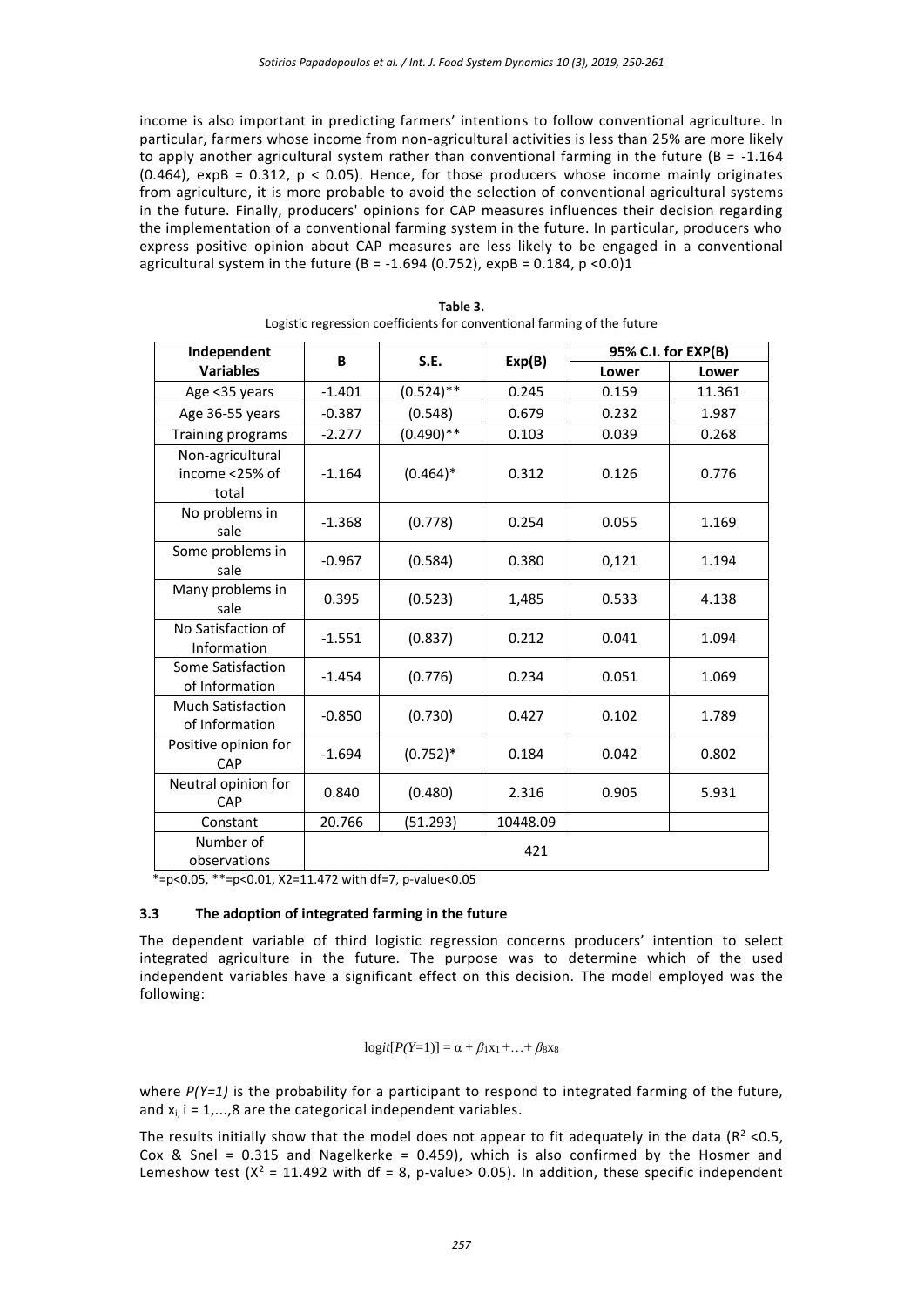variables have high rates of correct ranking of respondents in only one of the two categories of the dependent variable, thus they can predict very satisfactorily whether producers will deal with integrated agriculture in the future. It seems that independent variables predict correctly by 89.7% that one farmer will deal with integrated agriculture in the future and only 58.6% will not deal with this type of agriculture. The overall percentage of good ranking is 81.5%, which is very satisfactory. Table 4 illustrates the coefficients as well as the probabilities.

According to Table 3, age appears to play an important role in producers' decisions to deal with integrated agriculture in the future. In particular, producers aged under 35 years old are about 3 times more likely to apply the integrated agricultural system than older-aged producers (B = 1.152 (0.544), expB = 3.164, p <0.05). Agricultural income also constitutes a significant contributing factor. Specifically, producers whose income from non-farming activities is less than 25% are less likely to adopt the selection of integrated agriculture in the future ( $B = -1.666$ )  $(0.515)$ , expB = 0.189,  $p < 0.01$ ). Therefore, producers whose agriculture is the main source of income prefer the conventional compared to integrated agricultural system. Furthermore, producers' opinion about CAP measures' exploitation influences their decision to apply the integrated agricultural system in the future. In particular, farmers with neutral opinions regarding the exploitation of CAP measures have a higher probability of not being involved in integrated agriculture (B = -1.762 (0.548), expB = 0.223, p <0.01), and, therefore, it becomes obvious that integrated management producers are not satisfied with the CAP measures' implementation. Finally, producers' perception regarding the dominant future agricultural system affects their intention to implement the integrated agriculture. Specifically, producers who select organic farming over conventional are less likely to adopt integrated agriculture (B = -1.762 (0.428), expB = 0.172, p < 0.01). On the contrary, producers who choose integrated farming as the prevalent agricultural system in the future are more likely to implement it compared to the conventional agricultural system ( $(B = 2.353 (0.671)$ ,  $expB = 10.512$ ,  $p < 0.01$ ).

| <b>Independent Variables</b>                       | B        | S.E.         |        | 95% C.I. for EXP(B) |        |
|----------------------------------------------------|----------|--------------|--------|---------------------|--------|
|                                                    |          |              | Exp(B) | Lower               | Lower  |
| Age <35 years                                      | 1.152    | $(0.544)^*$  | 3.164  | 1.089               | 9.195  |
| Age 36-55 years                                    | $-0.267$ | (0.468)      | 0.766  | 0.306               | 1.915  |
| Training programs                                  | 0.602    | (0.478)      | 1.826  | 0.715               | 4.663  |
| Non-agricultural income<br><25% of total           | $-1.666$ | $(0.515)$ ** | 0.189  | 0.069               | 0.519  |
| No problems in sale                                | $-0.273$ | (0.739)      | 0.761  | 0.179               | 3.240  |
| Some problems in sale                              | 0.276    | (0.474)      | 1.317  | 0.521               | 3.334  |
| Many problems in sale                              | $-0.316$ | (0.422)      | 0.729  | 0.319               | 1.667  |
| No Satisfaction of<br>Information                  | 0.007    | (0.656)      | 1.007  | 0.278               | 3.644  |
| Some Satisfaction of<br>Information                | 0.345    | (0.615)      | 1.413  | 0.423               | 4.713  |
| Much Satisfaction of<br>Information                | 0.185    | (0.589)      | 1.203  | 0.379               | 3.815  |
| Positive opinion for CAP                           | 0.803    | (0.661)      | 2.233  | 0.611               | 8.165  |
| Neutral opinion for CAP                            | 0.514    | (0.660)      | 1.671  | 0.459               | 6.091  |
| Positive opinion for CAP<br>exploitation           | $-1.084$ | (0.610)      | 0.338  | 0.102               | 1.118  |
| Neutral opinion for CAP<br>exploitation            | $-1.501$ | $(0.548)$ ** | 0.223  | 0.076               | 0.652  |
| Point of view: Organic<br>farming of the future    | $-1.762$ | $(0.428)$ ** | 0.172  | 0.074               | 0.398  |
| Point of view: Integrated<br>farming of the future | 2.353    | $(0.671)$ ** | 10.512 | 2.821               | 39.174 |
| Constant                                           | 2.987    | (1.147)      | 19.831 |                     |        |
| Number of observations                             |          |              | 421    |                     |        |

**Table 4.** Logistic regression coefficients for integrated farming of the future

\*=p<0.05, \*\*=p<0.01,  $X^2$ =11.492 with df=8, p-value >0.05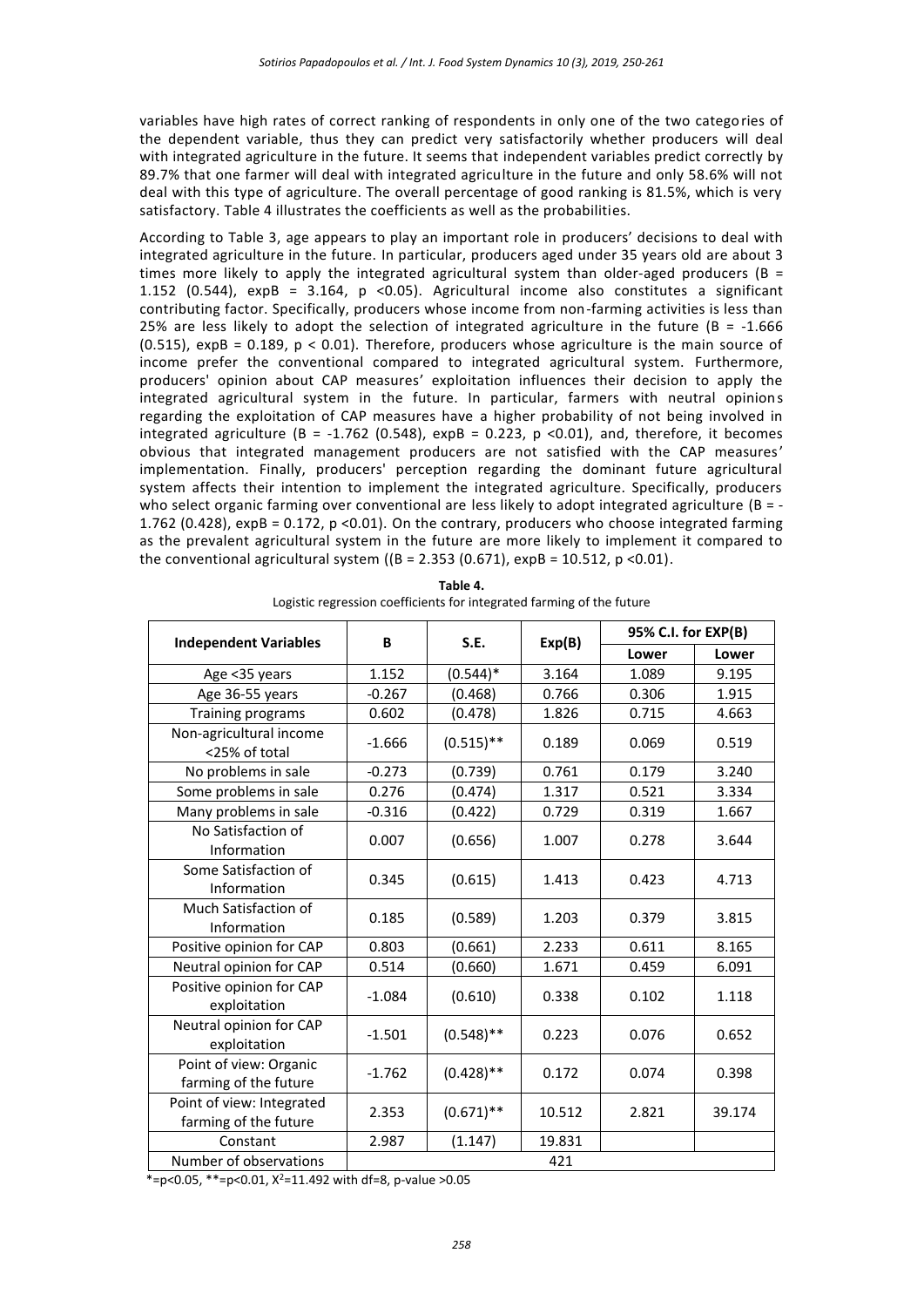## **4 Discussion**

Earlier research has come to the conclusion that the adoption of organic farming is based mainly on environmental consciousness and producer ideology (Willer and Gillmour, 1992; Fairweather, 1999; Duram, 2000; Storstad and Bjorkhaug, 2003). However, the ideological background weakened, especially after the integration of organic farming into the modern economic system (Rigby and Caceres, 2001). More recent studies support that the significant development of organic farming is assisted by the various EU policy interventions and the economic incentives provided by the existing CAP regime (Tzouramani et al., 2009; Stolze & Lampkin, 2009; Offermann et al., 2009). Thus, the CAP reform in 2003 seemed to be able to support the continued positive development of organic farming (Haring & Offermann, 2005).

The model's statistical analysis indicated that producers' training is positively correlated with organic farming adoption. Thus, producers who have followed training programs focusing on alternative management forms are more likely to apply the organic agricultural system. Therefore, any action and measure (not necessarily subsidized) of the CAP that enhances producers' training and education increases the implementation of this alternative form of agriculture in Greece. This conclusion is in accordance with previous research which studied the contributing factors for organic farming adoption, concluding that training and environment protection are considered the most affecting factors (Duram, 2000; Storstad & Bjorkhaug, 2003; Ferto & Forgacs, 2009; Oxouzi, 2008). Theocharopoulos, 2009). Furthermore, the well-informed producers regarding CAP policies and actions are being led into organic farming implementation, as well as those who evaluate organic farming as the dominant agricultural system of the future. On the other hand, the future selection of conventional farming is influenced by producers' age, training, income and opinions for the CAP regime. Specifically, older and non-trained producers, as well as producers whose main source of income is derived from non-agricultural activities, seem to select conventional farming. Also, the producers' negative opinions about the CAP regime leads to conventional farming adoption.

Hence, it becomes apparent that producers' perceptions and knowledge about CAP policiesy differentiate their future actions concerning the agricultural system's implementation. Younger producers and those with high awareness of CAP content are led to choose organic farming, whereas older and less-informed producers tend to select conventional agriculture.

Regarding the future implementation of integrated agriculture, producers' age, income, and future perceptions regarding agricultural systems reinforce this selection. Specifically, integrated agriculture is very likely to be applied by younger producers, professional producers whose main source of income stems from agriculture, as well as by those who evaluated integrated farming as the prevailing agricultural system of the future. However, integrated agriculture is the newest farm management system and this is why it is not widely used and has not been thoroughly evaluated by researchers (Morris & Winter, 1999; Dimara et al., 2004; Henson & Reardon, 2005). Thus, training programs' implementation would facilitate the acceptance of an integrated management system, as it becomes obvious by this research of the positive influence of education in the adoption of organic farming systems.

## **5 Conclusions**

Policy makers nowadays, in order to design, plan and articulate effective policy measures (like EU's Common Agricultural Policy), more and more heavily rely on concrete facts and policy recommendations driven by scientifically extracted primary data. Following this trend, the present work tries to identify and assess the factors that influence producers' adoption decisions among two alternative farm management systems (organic or integrated agriculture) vis-à-vis conventional agriculture, in order to draw some important policy recommendations.

Based on everyday experience, a keen observer would have been expecting that producers' decisions to pursue an alternative form of cultivation was going to be affected mainly by relative CAP income support actions and subsidies. Nevertheless, according to the findings of the present study, the main factors that determine farmers' decisions to implement alternative forms of agriculture in the future include age, training, the level of agricultural income and the degree of awareness for CAP measures and actions. Consequently, it is evident that the adoption of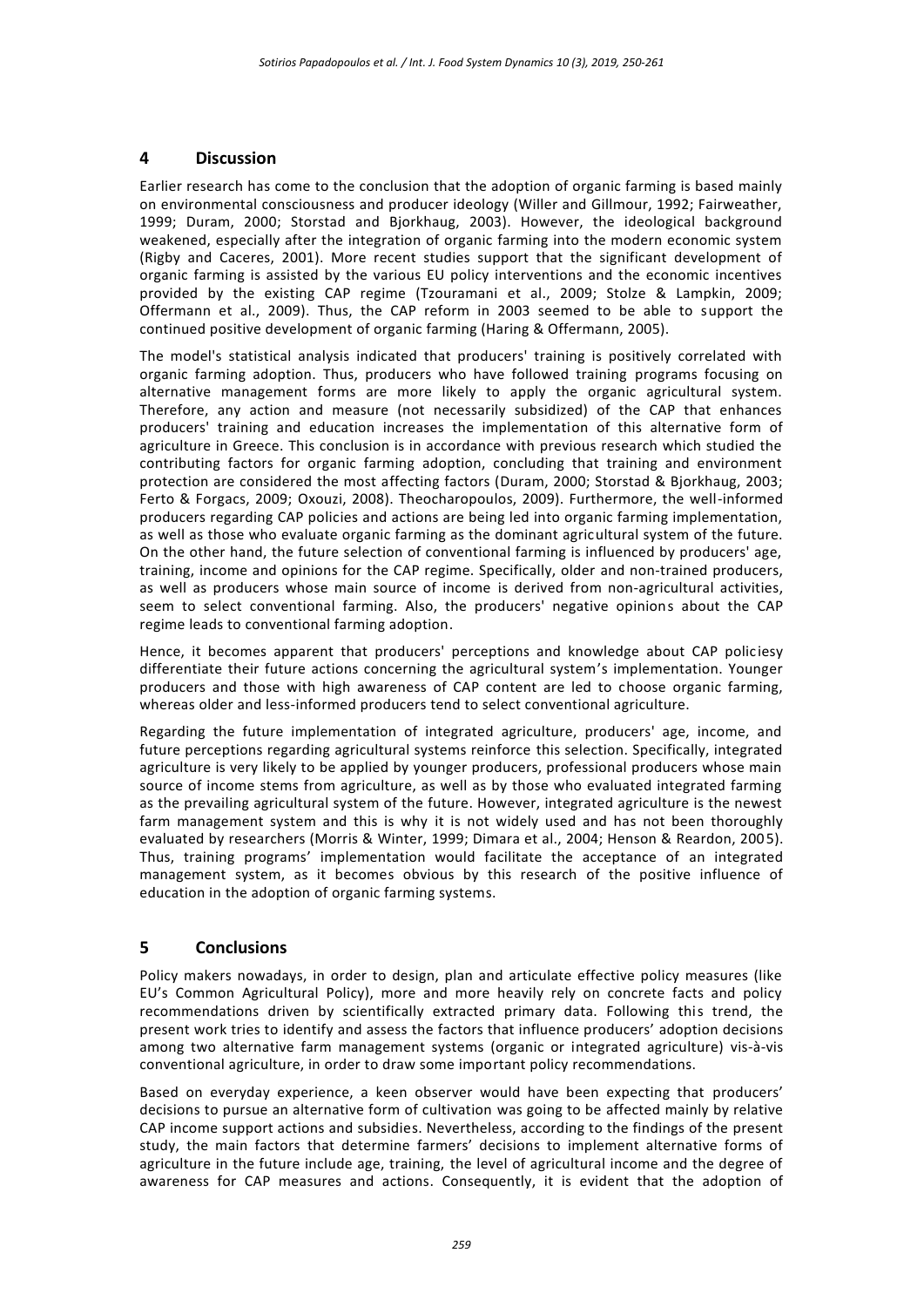alternative agricultural production methods will be fostered not exclusively by income support measures of the Common Agricultural Policy but by concrete actions that will focus on training and informing producers about CAP and the practice of alternative agricultural methods. Relying on information measures will help integrated agricultural producers to get a better knowledge regarding CAP measures and, at the same time, to take advantage of all available complementary actions, while training for producers will lead to an increase in organic farming and may influence the further adoption of integrated agriculture, since the latter constitutes the newest system applied for the management of agriculture.

#### **References**

- Daoutopoulos, G. A. (2011). Methodology of Social Research. VI Edition, Thessaloniki, Publisher Libra. Siardos, GK, 2009. Methodology of Sociological Research. Zitis Publications, 2009.
- Daugbjerg, C., [Halpin,](https://www.researchgate.net/profile/Darren_Halpin) D. (2010). Generating Policy Capacity in Emerging Green Industries: The Development of Organic Farming in Denmark and Australia. *[Journal of Environmental Policy and](https://www.researchgate.net/journal/1523-908X_Journal_of_Environmental_Policy_and_Planning)  [Planning](https://www.researchgate.net/journal/1523-908X_Journal_of_Environmental_Policy_and_Planning)*, **12**(2): 141-157.
- Dimara, E., Petrou, A., and Skuras, D. (2004). "Agricultural policy for quality and producers' evaluations of quality marketing indicators: a Greek case study", *Food Policy*,. **29** (5): 485-506.
- Duram, L.A. (2000). Agents' perceptions of structure: How Illinois organic farmers view political, economic, social and ecological factors. *Agriculture and Human Values*, **17**: 35-48.
- Fairweather, J.R. (1999). Understanding how farmers choose between organic and conventional production: Results from New Zealand and policy implications. *Agriculture and Human Values*, **16**: 51-63.
- Feret, J., Douget, M. (2001). Agriculture durable et agriculture raisonnée, quels principes et quelles pratiques pour la soutenabilité du 186 développement en agriculture?, *Nature Science Société*, **9** (1): 58-64.
- Ferrigno S., Ratter S.,Ton P., Vodouhe D., Williamson S., and Wilson J. (2005). Organic cotton: A new development path for African smallholders, International Institute for Environment and Development, Gatekeeperseries 120, London, U.K.
- Ferto, I., Forgacs, C. (2009). The choice between conventional and organic farming A Hungarian example. 113th EAAE Seminar. Belgrade, Republic of Serbia December 9-11, 2009.
- Field, A. (2009). Discovering Statistics Using SPSS, 3rd Edition, Sage, 2009.
- Fotopoulos, Chr. (1999). The productive system of organic farming as an alternative to the development of the Greek countryside: 179-186, NAGREF, Athens.
- Häring, A.M., Offermann, F. (2005). Impact of the EU Common Agricultural Policy on organic in comparison to conventional farms. XIth International Congress of the EAAE. The Future of Rural Europe in the Global Agri-Food System. Copenhagen, Denmark, August 24-27, 2005.
- Henson S. J., Reardon, T. (2005). Private agri-food standards: Implications for food policy and the agrifood system. *Food Policy*, **30**: 241–253.
- Kourouxou, Μ. (2008). The relationships between organic and conventional farming with rural landscape: the case of Thassos island. Doctoral thesis. Department of Large Cultivation and Ecology. Agricultural University of Aristotle University of Thessaloniki.
- Lobstein T., (1999). "Why Consumers Have Lost Confidence in the Food Industry", International Food Safety Handbook: Science, International Regulation and Control (AA. VV. Eds), Marcel Dekker, Inc. New York.
- MacDonald, D., Crabtree, J. R., Wiesinger, G., Dax, T., Stamou, N., Fleury, P., Gutierrez Lazpita, J., and Gibon, A. (2000). Agricultural abandonment in mountain areas of Europe: Environmental consequences and policy response. *Journal of Environmental Management*, **59**: 47 – 69.
- Morris, C., Winter, M. (1999), "Integrated farming systems: the third way for European agriculture?" *Land Use Policy*, **16** (4): 193-205.
- Mzoughi, N., (2011). Farmers adoption of integrated crop protection and organic farming: do moral and social concerns matter? *Ecol. Econ*., **70** (8): 1536–1545.